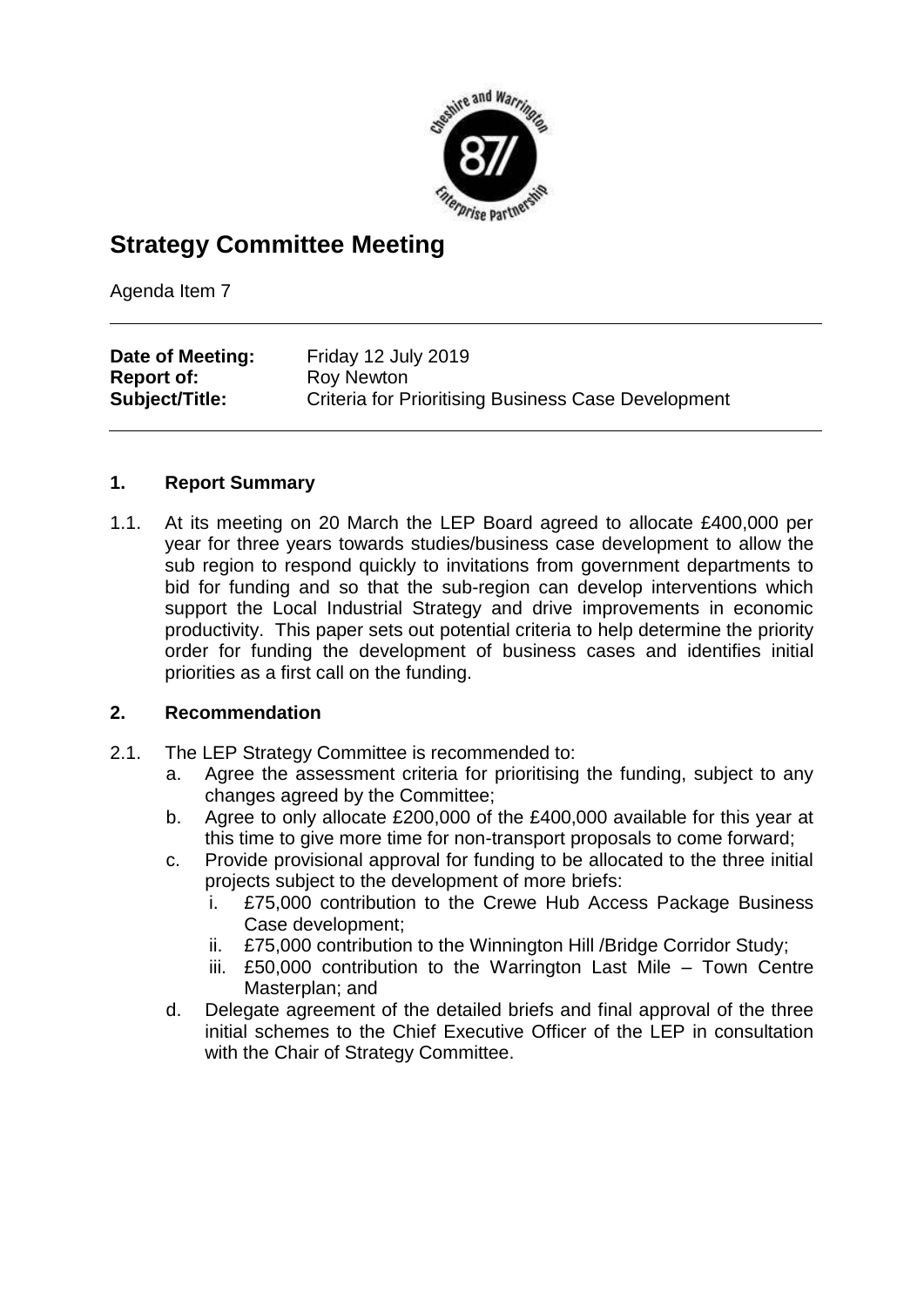# **3.** Prioritising Business Case  $S^{\text{split}}$  and Warringless Development

### *Government Bidding Rounds*

3.1. There has been a trend over  $\frac{w_{\text{e}}}{w_{\text{e}}}\text{erine}^{\text{e}}$  the past few years towards Government distributing money to localities using

competitions with relatively short bid deadlines. This makes it difficult to submit successful bids unless a considerable amount of preparatory work has been done prior to the announcement of the competition. Officials in the Cities and Local Growth Unit acknowledge this issue and, as a consequence, one of the indicators they use to assess the performance of LEPs is the strength of the pipeline of projects which can be taken "off the shelf" in response to bidding invitations.

3.2. At its meeting on 20 March the LEP Board agreed to allocate £400,000 per year for three years towards studies/business case development so that the sub-region can develop interventions which support the Local Industrial Strategy and drive improvements in economic productivity.

### *Identifying Schemes*

- 3.3. The Strategic Transport Plan (STP) adopted by the LTB at the end of 2018, proposed a series of studies focussed on making the case to TfN and DfT of the economic and other benefits of improvements to corridors such as the A49, the A51, Chester to Broughton etc.
- 3.4. Many of these studies cover routes that are on Major Route Network for which DfT have already said they will be inviting bids for improvement projects at a later date.
- 3.5. In addition to the transport studies, the LEP's digital strategy identifies that work should be undertaken on a digital / 5G connectivity strategy. Other potential investments can be considered e.g. those which the Government is looking to fund through the Future High Streets Fund or on urban housing schemes targeted at young skilled people which might be eligible for funding through Homes England.

### *Determining Priorities*

- 3.6. Appendix 1 sets out the long-list of proposals submitted by local authority officers for business case/study development. These total over £1.4 million for year one with a request for LEP funding of nearly £600,000 for year one, most of the schemes being transport related. Current suggestions across the 3 year period total over £2.5 million with a request for LEP funding of approximately £1.1 million. Given that the suggestions for year one exceeds the budget available, and that the budget is also intended to include a reasonable number of non-transport schemes it is necessary to develop a process to determine priorities.
- 3.7. Following discussions with the Growth Directors' group it is recommended that proposals be assessed against:
	- Strategic fit of the proposal against sub-regional strategies and priorities;
	- The degree to which the study/business case has routes which have a good chance of securing government/3rd party funding for delivery;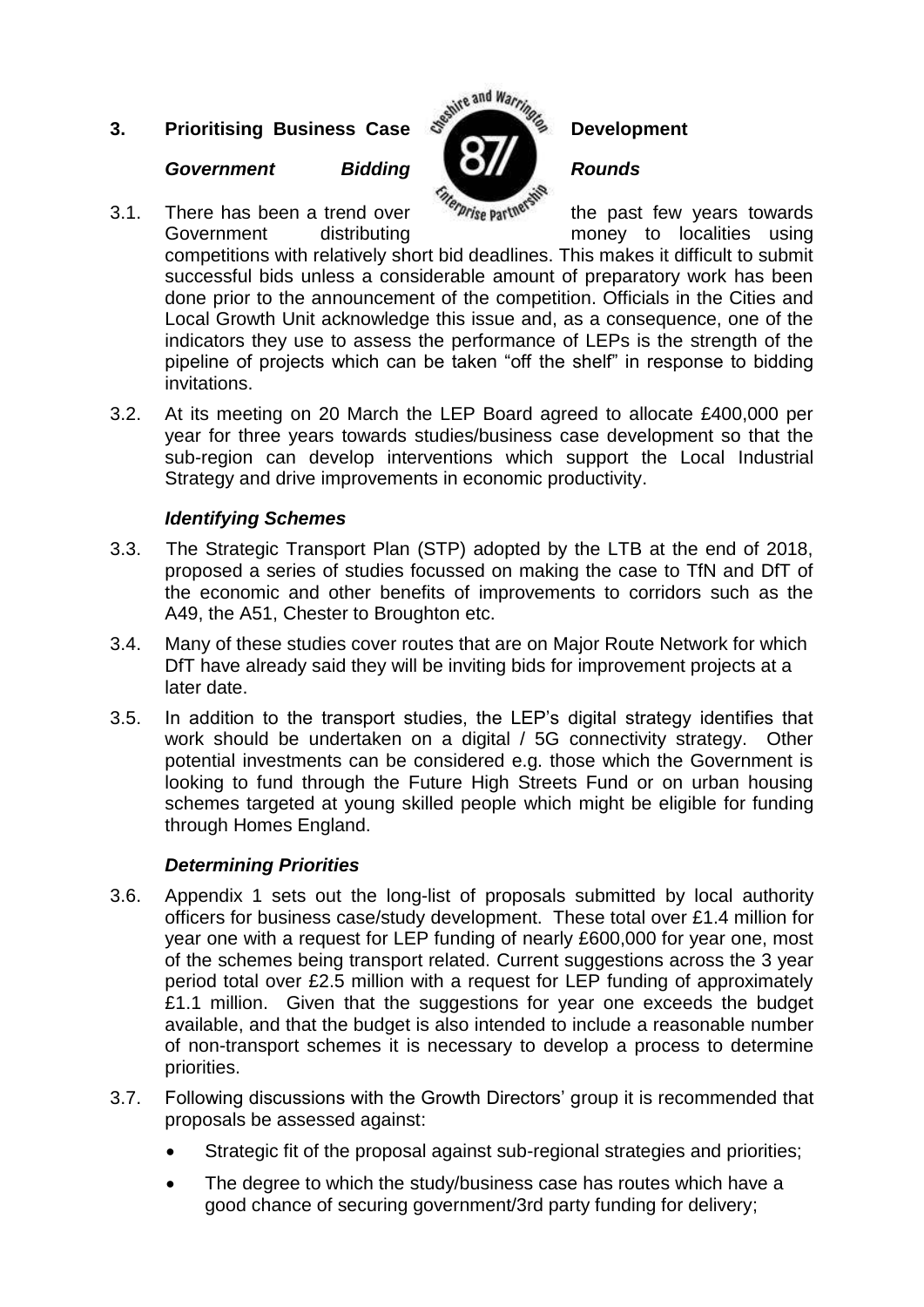- case development by  $\mathcal{S}$  scheme promoters;
- The degree to which the  $\bullet$   $\bullet$   $\bullet$   $\bullet$  study/business case is likely money



The amount of funding<br>case development by the study/business<br>case development by

to deliver a scheme which offers good value for

3.8. In terms of strategic fit it is recommended that proposals

are considered in terms of their contribution to the following:

- spatial priorities (Science Corridor, MDA, Constellation, Warrington New City)
- thematic priorities (transport, skills/education, energy, quality of place, digital, housing, science/innovation)
- emerging Local Industrial Strategy priorities:
	- o *raising productivity and focusing on competitive advantage* (build the super strengths, address sector underperformance, develop supply chain innovation and foster cross-sector collaboration)
	- o *building resilience in the economy* (create a more dynamic business base, use digital to innovate, diversify investment in research and development, expand international links)
	- o *increasing earnings power of every resident* (improve progression in work, develop an education system which meets labour demand, encourage entry level positions, including apprenticeships)
	- o *leading the clean growth grand challenge*
	- o *enabled by strategic investments in infrastructure and place*
- 3.9. MHCLG and BEIS have indicated that HM Treasury is considering funding for April 2021 and is likely to be looking for schemes which are "shovel ready". It would, therefore, be prudent to prioritise at least some of the business case development for schemes which could be ready for delivery by 2021. This is likely to mean smaller scale schemes or elements of larger schemes. Given a focus on delivery that may mean more flexibility on benefit to cost ratios i.e. less focus on BCRs, albeit they would still need to be positive.
- 3.10. Most of the proposals are currently for transport schemes as the thinking for these is more advanced. Local authorities have indicated that there are significant aspirations for non-transport proposals including housing, digital and clean energy. It is, therefore, recommended that the Strategy Committee only allocate half of the year 1 funds to give time for more non-transport proposals to come forward. It is also recommended that the initial transport priorities should focus on proposals which have the ability to be able to deliver schemes in 2021 so as to be in a position to capitalise on potential government funding.

### **4. Initial Priorities**

4.1. Following discussions with the three local authorities the following proposals have been identified which meet the criteria and have the potential to have schemes which could make use of any available funding for delivery from April 2021: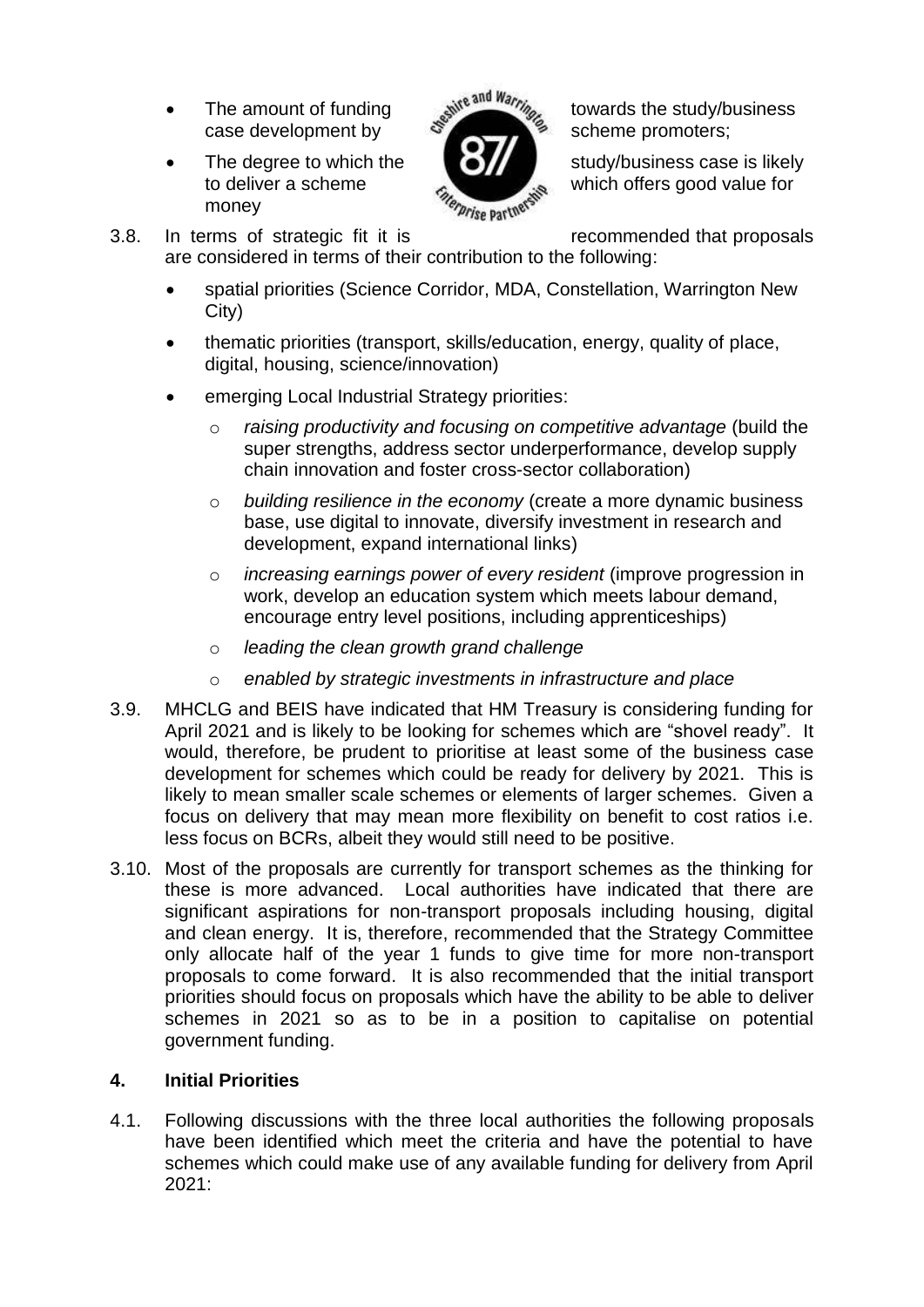Crewe Hub access package

multimodal access **interest improvements to Crewe HS2** Hub. It is a component of the  $\epsilon_{\text{Mep}}$  HS2 Growth Strategy work<br>developed by the  $\epsilon_{\text{Mep}}$  the partnership<br>benefite and where these developed by the *le constellation* Partnership which sets out the economic benefits and where these



benefits will be delivered spatially. The proposals have a high degree of consistency with the emerging Local Industrial Strategy priorities and it is essential to unlock the supporting economic growth as identified in the emerging Crewe Area Action Plan.

- 4.3. A planning application for the enhanced station and infrastructure improvements (including a southern link road bridge) is currently in preparation alongside other workstreams (eg funding). Work is also underway to develop business cases for multimodal access improvements to ensure Crewe HS2 Hub and neighbouring developments are well connected, including promotion of opportunities to access the station by non-car modes and to address air quality issues. A consultation exercise is already underway on the proposed route for the southern link road bridge and landowners have been met and have indicated a willingness to negotiate.
- 4.4. There is planned to be a total closure of the station in 2025 to allow HS2 to be built. This is a one off opportunity to deliver the access infrastructure alongside this closure to ensure the full benefits of HS2 can be realised in Cheshire.
- 4.5. The estimated cost of this work is £600,000 and the LEP is being asked for a contribution of £200,000 although CEC has indicated that this is a broad estimate and that a lower contribution would be acceptable. It is recommended that the initial LEP contribution should be £75,000.

### Winnington Hill /Bridge Corridor Study

- 4.6. This work involves preparation of an Strategic Outline Business case and Outline Business case for a potential package of schemes to address capacity and traffic congestion along the A533 corridor in Northwich. This will examine options for a new bridge between Winnington and Barnton along with measures to reduce traffic congestion at pinch points along the A533 corridor between Winnington and Northwich town centre, particularly at Winnington Hill.
- 4.7. The scheme supports the continued delivery of the Northwich Vision, the ongoing improvements necessary to enhance the viability of Northwich town centre / Baron's Quay development. It also supports the "The Constellation Partnership" and the continued levels of housing growth endorsed in the Council's Local Plan along with the growth ambitions set out in a series of local Neighbourhood Plans that have been prepared for the wider Northwich urban area.
- 4.8. The bridge is a key enabler in the economic development of Northwich and there is scope that the scheme will also enable the potential development of further housing development in the Northwich area beyond the current Local Plan period and that funding for delivery could be sourced from Homes England. Officers from Homes England are supportive and have indicated that it would stand a good chance of securing future funding.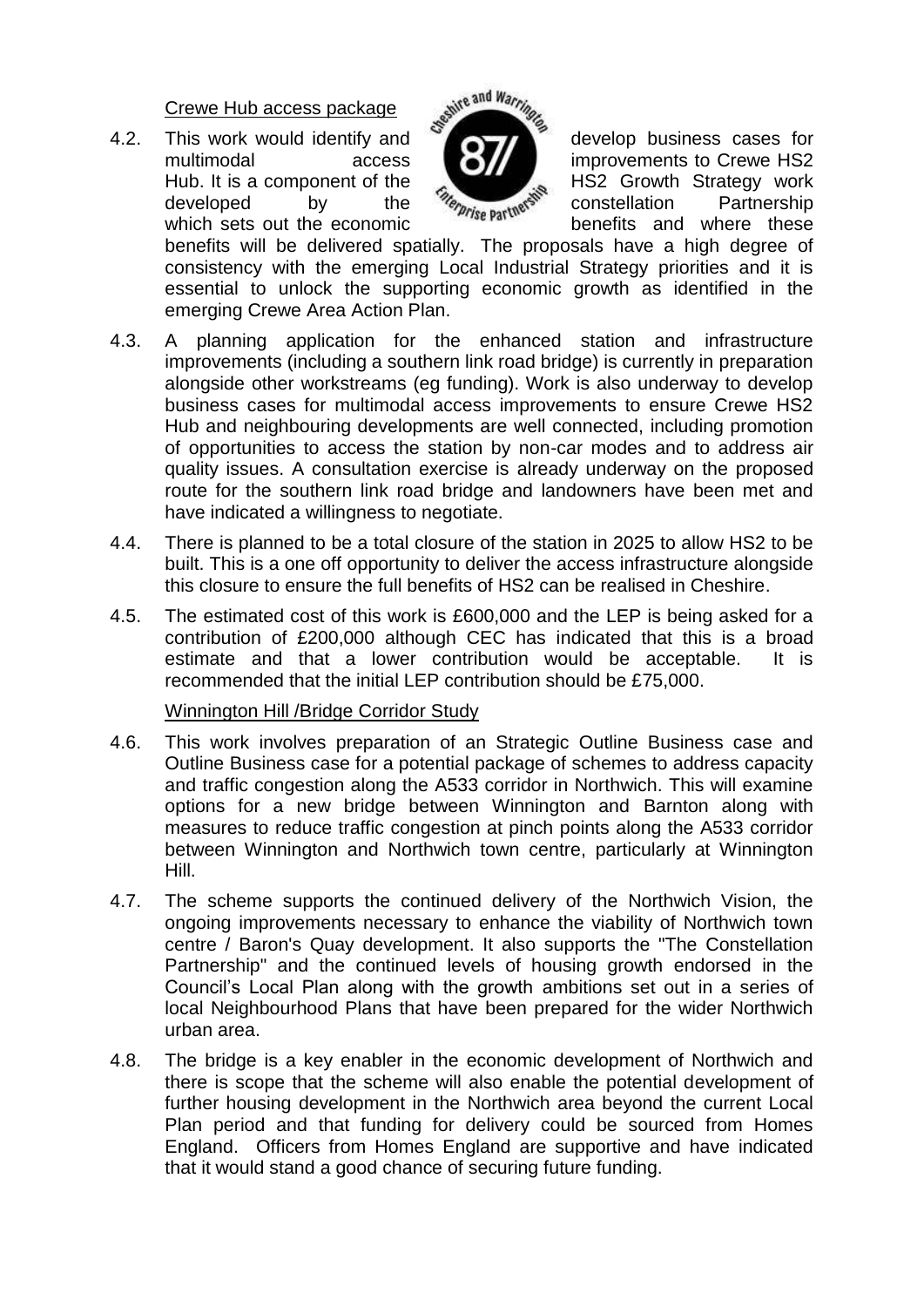4.9. The scheme supports the wi<sup>re and natric</sup> CW&C Council Plan Thriving Communities and **the CW&C LTP** objective to support economic growth and **improve** access to jobs and key services. Proposals also  $\frac{m_{\text{F}}}{m_{\text{F}}}\frac{m_{\text{F}}}{m_{\text{F}}}\frac{m_{\text{F}}}{m_{\text{F}}}$  support the longer-term ration rations. delivery of Constellation <sup>*Phise* partnership ambitions.</sup>



The scheme supports the seatile and Warring CW&C Council Plan<br>objectives to enable a seatile Thriving Economy and

- 4.10. Potential opportunities include
	- Improving capacity and reducing congestion on the A533 corridor in **Northwich**
	- Addressing access requirements for current (and potentially longer term) Local Plan housing and employment land allocations.
	- Addressing key congestion pinch point specifically at the Winnington Barnton Swing Bridge and on Winnington Hill.
	- Minimising potential air quality issues along the A533 corridor.
	- Improving opportunities for using sustainable transport.
	- Improving links to the North of the town including access to the M56 and Mersey Gateway.
- 4.11. The Swing bridge component of this proposal has also been the subject of a Council petition which endorsed the need to examine potential solutions to the existing network capacity constraints at the existing bridge and along the A533 corridor.
- 4.12. The estimated cost of this work is £150,000 and the LEP is being asked for a contribution of £75,000.

### Warrington Last Mile – Town Centre Masterplan

- 4.13. The proposal is to develop a transport masterplan for the Warrington Last Mile Project with the aim of providing high quality and fit for purpose transport infrastructure to make walking, cycling and public transport the obvious way to get to, from and through Warrington town centre. This will build on the opportunity presented by the Western Link (which recently received Programme Entry in the LLM programme) to review the road network around the town centre and ensure that the capacity released by the western link is 'locked in' for walking, cycling and public transport. Elements of this work will feed into parallel and subsequent study work on the LCWIP and Mass Transit studies.
- 4.14. The potential for Phase 1 delivery following initial masterplan work in 2021 includes:
	- Brian Bevan Island junction & Wilderspool Causeway bus/cycle corridor. Multi modal junction improvement and corridor treatment with bus priority measures and cycle corridor enhancement
	- Junction locations which present barriers to accessibility and are in need of improvement – as identified in Last Mile Transforming cities bid. Potential early delivery at locations such as:
		- o A49 Dial St/Church St
		- o A57/ Froghall Lane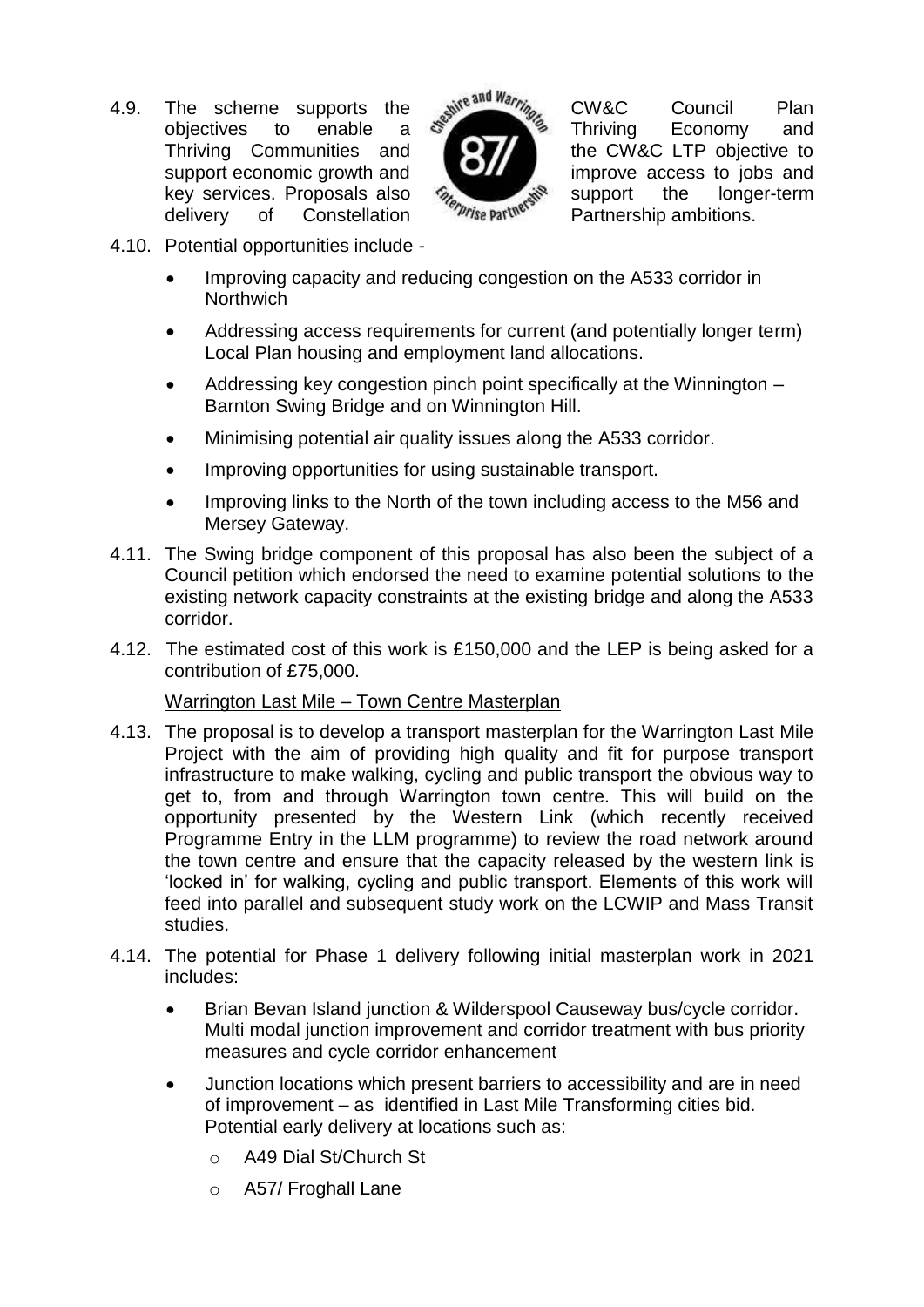- 
- 4.15. The estimated cost of the  $\sim$   $\sim$   $\sim$   $\sim$  study is £100,000 with a LEP contribution of £50,000



### **5. Next Steps**

5.1. The three local authorities have been asked to identify non-transport proposals to be assessed and prioritised alongside the remaining transport proposals. Once the next tranche of proposals have been assessed a further report will be brought to the Strategy Committee with recommendations for further allocation of the funding.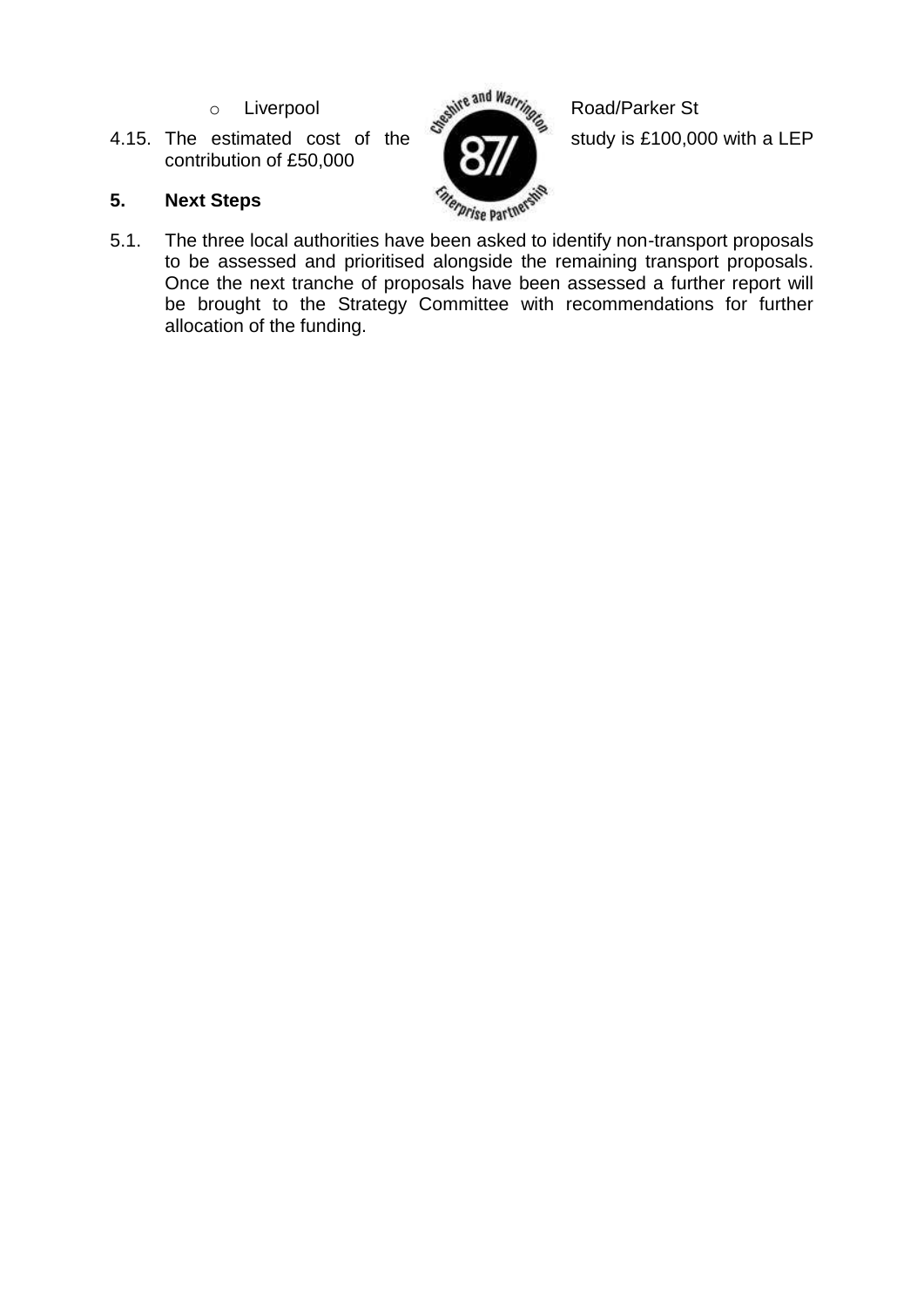

**Appendix 1 – Current Long-List** of Potential Schemes for Business Case Development

|                                                                                                                                                                                               |                                                                                                                                                                                                                                                                                                                                                                                                                                                                                                                                                                                                                                                                                                                                                                                                                                                                                     |                  | Year 1 (19/20) |            |             |            |             |            | Year 2 (20/21) |            | Year 3 (22/23) |            |             |            |
|-----------------------------------------------------------------------------------------------------------------------------------------------------------------------------------------------|-------------------------------------------------------------------------------------------------------------------------------------------------------------------------------------------------------------------------------------------------------------------------------------------------------------------------------------------------------------------------------------------------------------------------------------------------------------------------------------------------------------------------------------------------------------------------------------------------------------------------------------------------------------------------------------------------------------------------------------------------------------------------------------------------------------------------------------------------------------------------------------|------------------|----------------|------------|-------------|------------|-------------|------------|----------------|------------|----------------|------------|-------------|------------|
|                                                                                                                                                                                               |                                                                                                                                                                                                                                                                                                                                                                                                                                                                                                                                                                                                                                                                                                                                                                                                                                                                                     | Lead             |                |            |             |            |             |            |                |            |                |            |             |            |
| <b>Study Description</b>                                                                                                                                                                      | <b>Description</b>                                                                                                                                                                                                                                                                                                                                                                                                                                                                                                                                                                                                                                                                                                                                                                                                                                                                  | <b>Authority</b> | <b>CWaC</b>    | <b>CEC</b> | <b>Warr</b> | <b>LEP</b> | <b>CWaC</b> | <b>CEC</b> | <b>Warr</b>    | <b>LEP</b> | <b>CWaC</b>    | <b>CEC</b> | <b>Warr</b> | <b>LEP</b> |
| <b>Chester Broughton</b><br><b>Growth Corridor:</b><br>feasibility to SOBC,<br><b>Feasibility and OBC.</b><br>FBC (quote from<br>Aecom as part of<br>feasibility report)                      | Relief road to west of Chester cited in Local Plan part 2.<br>Engagement with Welsh partners and Welsh Gov- may reduce<br>ask or add value                                                                                                                                                                                                                                                                                                                                                                                                                                                                                                                                                                                                                                                                                                                                          | CWaC             | £47,500        |            |             | £47,500    |             |            |                |            |                |            |             |            |
| <b>Winnington Hill</b><br>/Bridge corridor<br>study                                                                                                                                           | Northwich Transport Strategy scheme. Homes England potential.<br>Strategic Outline Business Case and OBC-                                                                                                                                                                                                                                                                                                                                                                                                                                                                                                                                                                                                                                                                                                                                                                           | CWaC             | £75,000        |            |             | £75,000    |             |            |                |            |                |            |             |            |
| A51/A500                                                                                                                                                                                      | This is an important link from the M6 to North Wales and has<br>been identified as a key corridor in Transport for the North's<br>ongoing West and Wales Strategic Development Corridor Study.<br>The next step will be the development of intervention options to<br>improve journey time and reliability, improving access to the<br>Crewe Hub and the M6. The route is also identified on the new<br>DfT Major Road Network. Feasibility study - deliverable will be<br>Options Appraisal Report for the corridor                                                                                                                                                                                                                                                                                                                                                                | CWaC/CE<br>C/LEP | £26,666        | £26,666    |             | £26,666    |             |            |                |            |                |            |             |            |
| <b>Winsford Access to</b><br><b>M6- Preparation of</b><br>an SOBC and further<br>scheme<br>development for a<br>new bypass<br>between Winsford<br>and the Middlewich<br><b>Eastern Bypass</b> | HS2, Winsford transport Strategy, mid Cheshire Town Study.<br>Includes Clive Green Lane upgrade and middlewich Southern Link<br>Road. This work would look at options for an upgrade to Clive<br>Green Lane (crossing the HS2 route) to link Winsford Industrial<br>Estate to the M6 via the Middlewich Southern and Eastern link.<br>Stage 1 of the mid-Cheshire study assessed broad route options<br>and made recommendations for the route of a Winsford to<br>Middlewich Eastern bypass link (Middlewich Southern Link),<br>which would also serve the HS2 Rolling Stock Depot at<br>Wimboldsley and support growth in North Crewe. It is proposed<br>to commission work on route options refinement and an<br>Appraisal Specification Report for this scheme. Deliverables -<br>Middlewich Southern Link OAR, including implications for A530<br>and ASR for Clive Green Lane | CWaC/CE<br>C/LEP | £33,333        | £33,333    |             | £33,333    |             |            |                |            |                |            |             |            |
| <b>Chester City</b><br>Gateway<br>Masterplan inc.<br><b>Hoole Bridge</b><br>feasibility study                                                                                                 | Priority scheme in TfN rail intevention list. Hoole Bridge (20/21)<br>dependant on Chester mode refresh. Potential LCR contribution<br>to be added after scoping phase. 21/22 development towards<br>OBC.                                                                                                                                                                                                                                                                                                                                                                                                                                                                                                                                                                                                                                                                           | CWaC             |                |            |             |            | £50,000     |            |                | £50,000    | £100,000       |            |             | £100,000   |
| <b>Sub regional Digital</b><br>work                                                                                                                                                           | To be developed for year 2 request                                                                                                                                                                                                                                                                                                                                                                                                                                                                                                                                                                                                                                                                                                                                                                                                                                                  | CWaC             |                |            |             |            |             |            |                |            |                |            |             |            |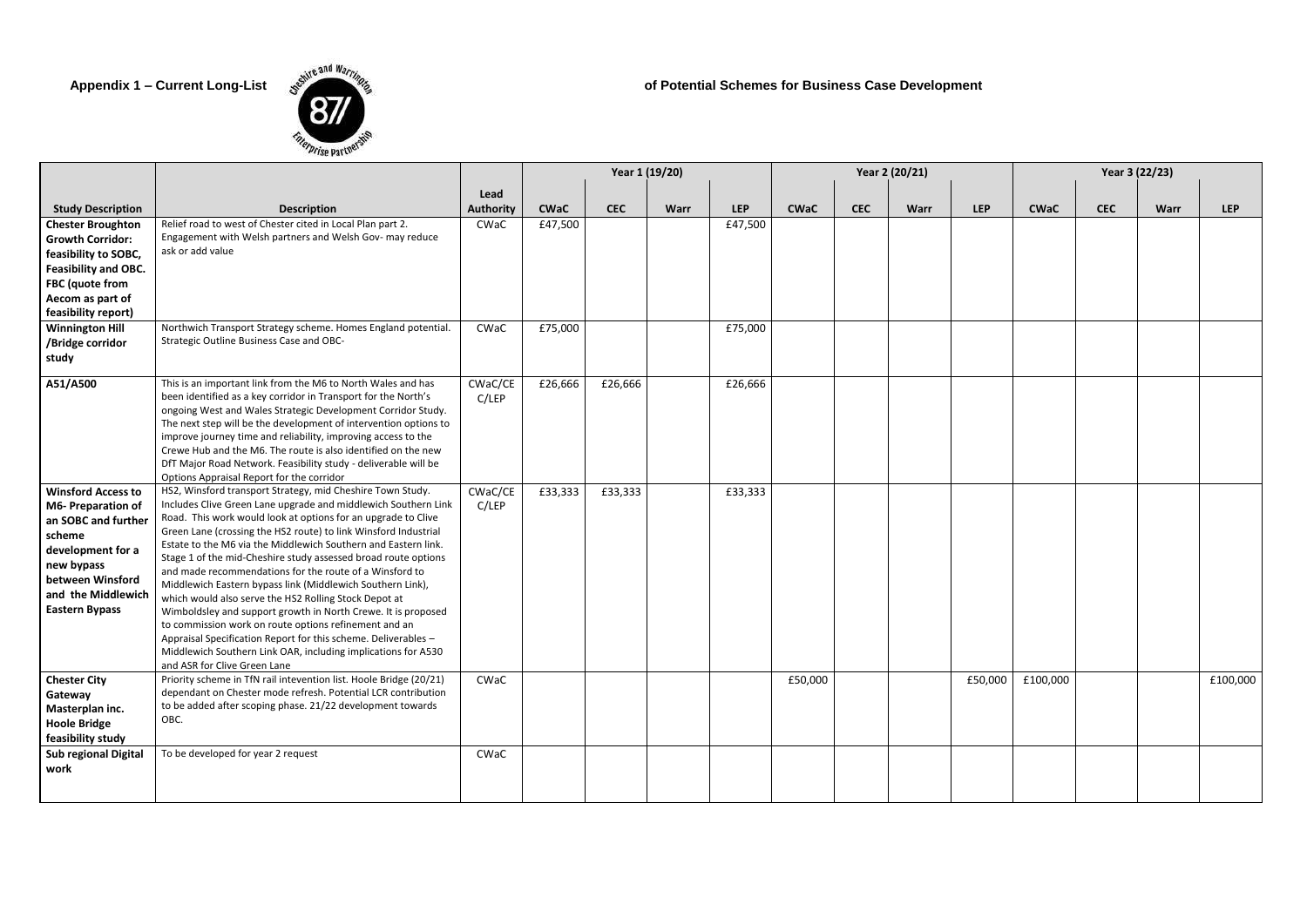

| <b>Extension of</b><br><b>Enterprise Zone</b><br>study (CT)                                          | To be developed                                                                                                                                                                                                                                                                                                                                                                                                                                   | CWaC       |         |          |         |          |  |         |         |  |         |         |
|------------------------------------------------------------------------------------------------------|---------------------------------------------------------------------------------------------------------------------------------------------------------------------------------------------------------------------------------------------------------------------------------------------------------------------------------------------------------------------------------------------------------------------------------------------------|------------|---------|----------|---------|----------|--|---------|---------|--|---------|---------|
| <b>Ellesmere Port</b><br>Industrial<br><b>Infrastructure Study</b><br>M56/M53/Rail<br>Infrastructure | Developing a strategic masterplan for sites in Ellesmere Port with<br>a particular focus on services to sites and transport infrastructure<br>challenges including access to the M53/M56 corridor, road and<br>rail networks. This will be developed in collaboration with<br>businesses including Peel, Innospec, Encirc and CF Fertilisers in<br>order to consider the opportunities to create economic growth<br>and employment opportunities. | CWaC       | £50,000 |          |         | £50,000  |  |         |         |  |         |         |
| <b>Crewe HS2 Hub</b><br><b>Station Access</b><br>Improvements                                        | Identifying and developing business cases for multimodal access<br>improvements to ensure Crewe HS2 Hub and neighbouring<br>developments are well connected, including promotion of<br>opportunities to access the station by non-car modes.                                                                                                                                                                                                      | <b>CEC</b> |         | £400,000 |         | £200,000 |  |         |         |  |         |         |
| Last Mile - Town<br><b>Centre Transport</b><br>Masterplan                                            | A Transport Masterplan will be developed for the Warrington<br>Last Mile Project with the aim of providing high quality and fit for<br>purpose transport infrastructure to make walking, cycling and<br>public transport the obvious way to get to, from and through<br>Warrington town centre.                                                                                                                                                   | Warr       |         |          | £50,000 | £50,000  |  | £37,500 | £37,500 |  | £37,500 | £37,500 |
| <b>Northern</b><br><b>Powerhouse Rail</b>                                                            | Warrington has been designated as an OSEC on the NPR route<br>and it has been confirmed that a Warrington station will be an<br>integral part of the network.<br>This study is aimed at making the strategic economic case for this<br>station to be located in the centre of Warrington rather than in a<br>rural parkway location.                                                                                                              | Warr       |         |          | £25,000 | £25,000  |  | £25,000 | £25,000 |  |         |         |
| <b>LCWIP</b>                                                                                         | Warrington's LTP4 includes an ambitious target to more than<br>treble cycling and walking over the next 20 years with the main<br>delivery vehicle to enable this the Warrington LCWIP. Study work<br>is required to develop the key corridors concepts into deliverable<br>transformational schemes.                                                                                                                                             | Warr       |         |          | £50,000 | £50,000  |  | £25,000 | £25,000 |  | £25,000 | £25,000 |
| N/S Connectivity<br><b>MSC Crossing</b>                                                              | North-south connectivity within Warrington is constrained by the<br>Manchester Ship Canal, River Mersey and the Bridgewater Canal,<br>creating peak time congestion, unpredictable journey times,<br>community severance and have a negative effect on air quality.<br>The proposed study will provide options for a new Manchester<br>Ship Canal Crossing by a range of modes of travel.                                                         | Warr       |         |          | £15,000 | £15,000  |  | £95,000 | £25,000 |  |         |         |
| <b>Workplace Charging</b><br>Levy                                                                    | Warrington's draft LTP4 proposes Workplace Parking Levy as a<br>complementary measure to both discourage private car use and<br>provide a new revenue source to fund sustainable travel<br>improvements.<br>This feasibility study will assess options and implications for the<br>delivery of WPL in Warrington.                                                                                                                                 | Warr       |         |          |         |          |  | £25,000 | £25,000 |  | £50,000 | £50,000 |
| <b>Mass Transit</b>                                                                                  | Warrington's draft LTP4, contains an ambitious target to triple<br>the use of public transport over the next 20 years by delivering a<br>transformational change in the local public transport offer.<br>The study will investigate the short, medium and long term<br>options available to deliver this outcome, ranging from priority<br>for conventional bus, through Guided Bus to Light rail.                                                | Warr       |         |          |         |          |  | £50,000 | £50,000 |  |         |         |